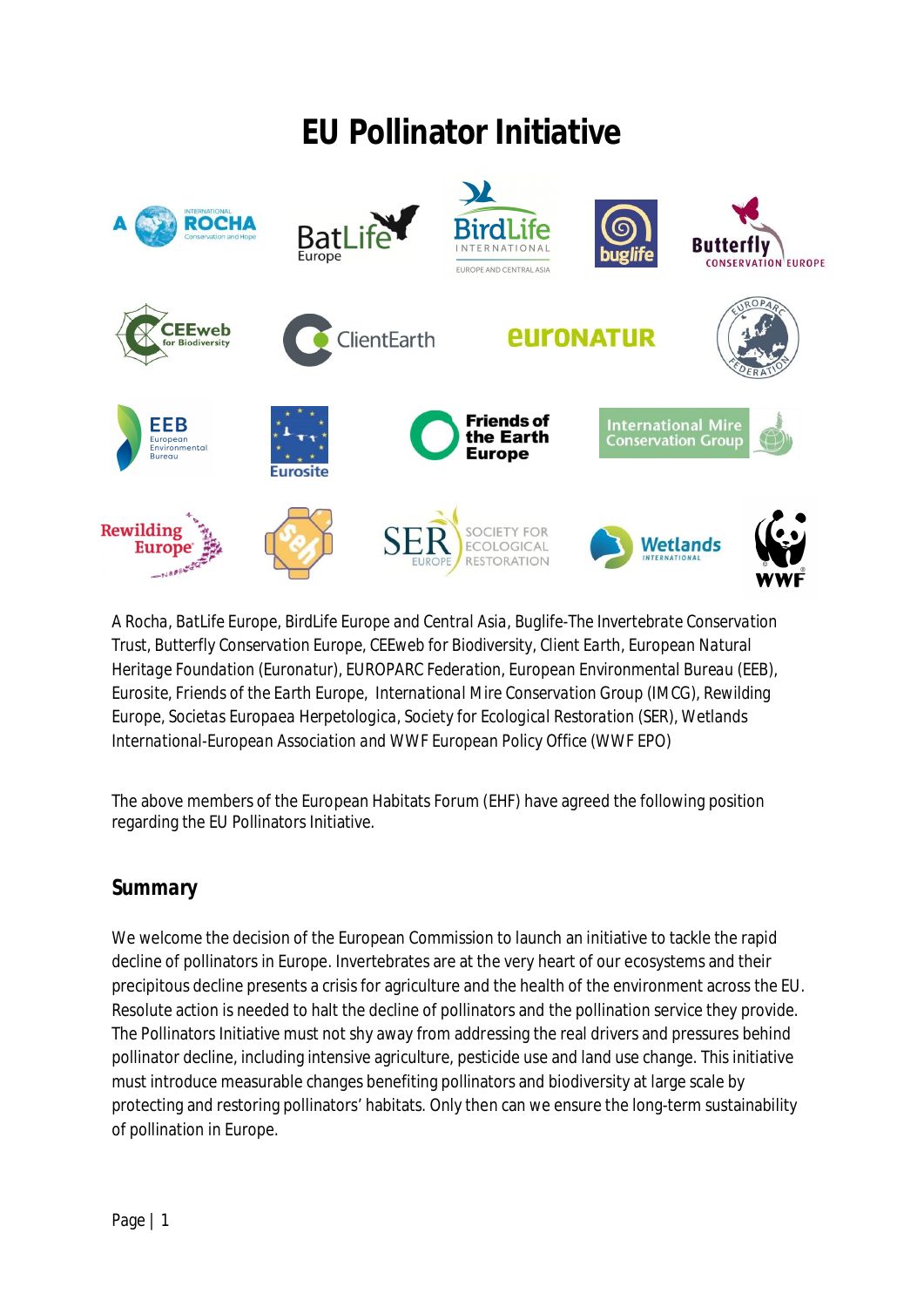The EU Pollinators Initiative should comprise both legally binding measures (e.g. changes to relevant EU acquis, for instance on pesticides) as well as voluntary elements (exchange of knowledge and best practices). The aim of the initiative should be to establish an integrated EU approach to tackle the decline of pollinators by raising its political profile, increasing the effectiveness of EU policies and evaluating potential EU policy gaps for pollinators. It is important to include the evaluation of potential EU policy gaps, as existing policies, even with higher effectiveness, might not be enough to fully address the decline of pollinators.

The pollinators initiative should as a priority include measures to 1) restore essential pollinators' habitats and increase their connectivity in agricultural landscapes and; 2) address harmful subsidies and incentives in the Common Agriculture Policy and replace them with incentives for practices benefitting pollinators; 3) prevent the harmful impact of pesticides by ensuring their sustainable use, reviewingthe pesticides approval process, and addressing the problem of abusive derogations and lack of transparency on the actual use of pesticides in the EU.

It will also be important to promote the use of EU funding streams to achieve the objectives of the pollinator initiative. This should include: 1) an estimation of the financial needs to fund the pollinator initiative and its follow up; 2) the evaluation of the potential of existing EU funding streams to support the implementation of the strategy for pollinators; 3) a proposal on how to better channel EU resources to implement the EU pollinator initiative.

## *Background*

Invertebrates are at the very heart of our ecosystems and their precipitous decline presents a crisis for agriculture and the health of the environment across the EU. A successful programme of environmental regulation, sustainable management of remaining flower rich habitats, and habitat restoration, targeted at reversing the declines of pollinators will, along the way, address many of the factors underlying biodiversity decline.

Declines in European flying bees, moths and other pollinators, such as the 76% decline in insect biomass in 27 years on German nature reserves $^1$ , bee and hoverfly declines $^2$ , the decline of butterflies and moths in the Netherlands<sup>3</sup> and UK<sup>45</sup> and the 32% decline in the abundance of EU grassland butterflies in 25 years<sup>6</sup> are amongst the most severe of modern biodiversity declines and for many species the situation is now critical. Even the 56 pollinator species listed on the Habitats Directive are doing badly, 67% of the assessments are unfavourable and 55% of their trends are negative (only 8% positive).

It is estimated that 84% of EU crops (valued at 15 billion euro per year) and 80% of wildflowers rely on insect pollination. Pollinators provide an excellent indicator of the health of our environment and

<sup>&</sup>lt;sup>1</sup> Hallmann CA, Sorg M, Jongejans E, Siepel H, Hofland N, Schwan H, et al. (2017) <u>More than 75 percent decline over 27 years in total flying</u> <u>insect biomass in protected areas</u>. PLoS ONE 12(10): e0185809. https://doi.org/10.1371/journal.pone.0185809.<br><sup>2</sup> Biesmeijer, J. C., et al. (2006) <u>Parallel Declines in Pollinators and Insect-Pollinated Plants in Britain a</u>

Issue 5785, pp. 351-354.

<sup>&</sup>lt;sup>3</sup> Groenendijk, D. & Ellis, WN (2011). The state of the Dutch larger moth fauna. Journal of Insect Conservation, 15, 95-101 <sup>4</sup> Thomas J.A., Telfer M.G., Roy D.B., Preston C.D., Greenwood J.J.D., Asher J., Fox R., Clarke R.T., Lawton J.H. (2004) Comparative losses of <u>British butterflies, birds, and plants and the global extinction crisis</u>. Science, 303, 1879–1883.<br><sup>5</sup> Conrad K.F., et. al. (2004) <u>Long-term population trends in widespread British moths</u>. Journal of Insect Conservation

<sup>&</sup>lt;sup>6</sup> Van Swaay, C.A.M., et al.. (2015). <u>The European Butterfly Indicator for Grassland species 1990-2013</u>. Report VS2015.009, De Vlinderstichting, Wageningen.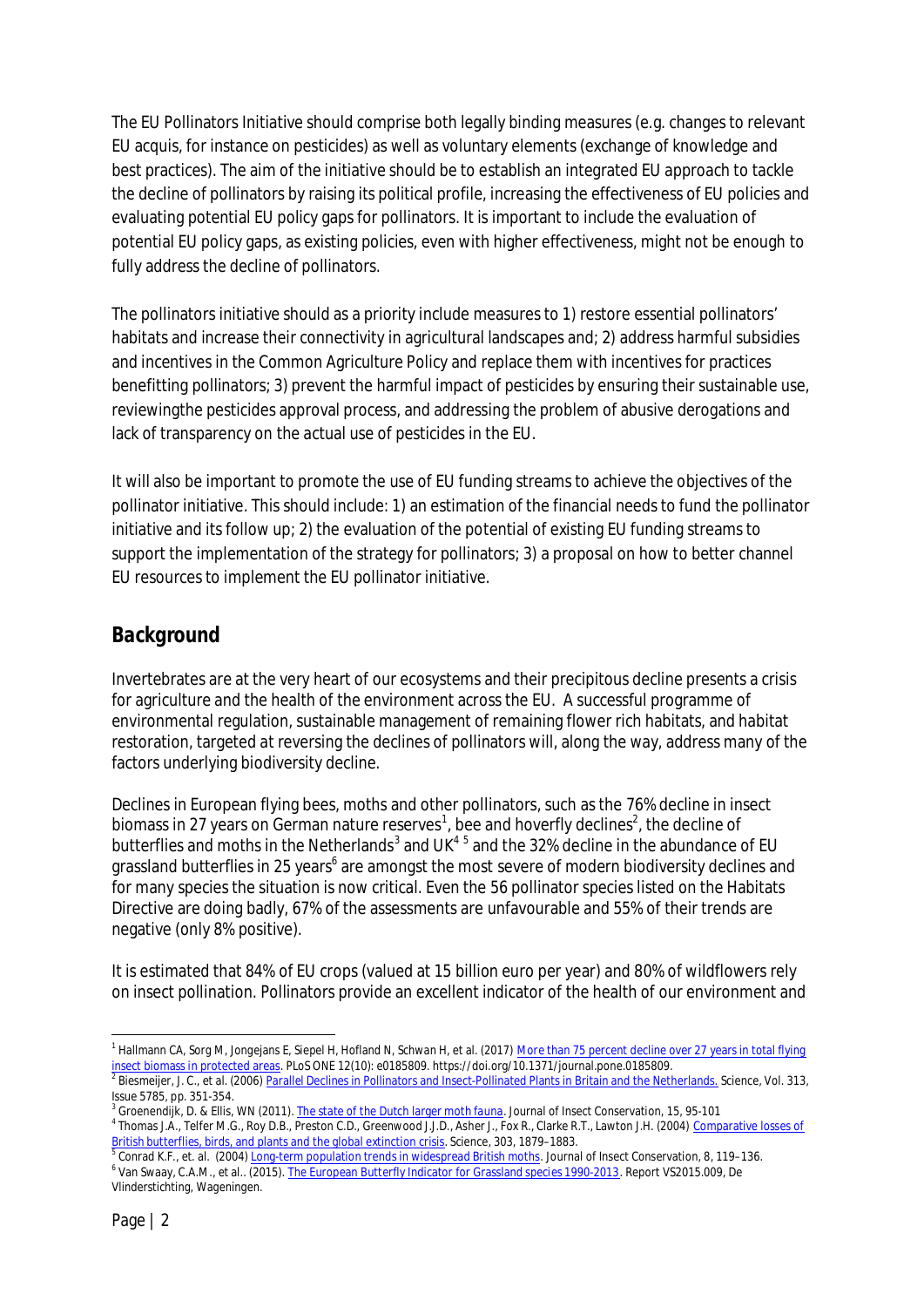underpin essential services. Impacts on agricultural production are already being observed, for instance on apples in the UK<sup>7</sup> and oilseed yields in Finland<sup>8</sup>.

Historically the loss and degradation of habitats linked particularly to agricultural intensification and abandonment has been the main driver of pollinator decline. In the last two decades the growing and excessive use of particularly harmful pesticides, has become another major driver. While the priority is to reverse habitat fragmentation and degradation and significantly reduce the use of harmful pesticides, there are also other drivers that must also be addressed if we are to save our pollinators; including disease and invasive species, light pollution, peat use, and air pollution. It will be impossible to establish progress towards saving our pollinators, unless monitoring and knowledge are also improved.

Without new and resolute action the decline of pollinators and the pollination service they provide is expected to continue, affecting negatively EU's efforts in halting the loss of biodiversity, securing recovery and implementing the Sustainable Development Goals.

## *Fixing Agriculture for Pollinators*

#### *a) Grasslands and CAP*

Over the last century, more than 90% of semi-natural grasslands have been lost in most European countries owing to intensification or abandonment, and populations of a large number of grassland species have declined or become extinct<sup>9</sup>. Almost half (49 %) of the grassland habitats assessed under the Habitats Directive are in 'unfavourable-bad' condition<sup>10</sup>.

Agri-environmental measures have not been implemented at a sufficient scale across Europe to compensate for the losses of good pollinator habitats and declines in habitat quality. Incentives are inadequate and often there is a lack of independent, professional ecological advice available to land managers to assist with the delivery of biodiversity results. The comeback of wild herbivory – being one of the most important natural processes behind insect rich grasslands – is complicated by the existing regulations and subsidy regimes in European agriculture and forestry.

Climate change is already a driver of pollinator declines  $11 12$ . Fragmentation of wildflower rich habitats leaves populations of insect pollinators marooned and unable to move in response to landuse or environmental change.

An EU wide network of corridors mapped at a local level, joining existing and proposed wildlife rich areas, and being the target for habitat restoration has the potential to reverse the impacts from fragmentation and climate change, at a fifth of the cost of a scatter-gun approach<sup>13</sup>. 'BeeLines' are

grassland', In: Pujol, J.L. (ed.), The importance of biological interactions in the study of biodiversity, InTech

<sup>&</sup>lt;sup>7</sup> Garratt, M.P.D., Breeze, T.D., Jenner, N., Polce, C., Biesmeijer, J.C., Potts, S.G. (2014) Avoiding a bad apple: insect pollination enhances <u>fruit quality and economic value</u>. Agric. Ecosyst. Environ. 184, 34–40<br><sup>8</sup> Hokkanen, H., Menzler-Hokkanen, I. and Keva, M. (2017) <u>Long-term yield trends of insect-pollinated crops vary regionally and are linked</u>

<sup>&</sup>lt;u>to neonicotinoid use, landscape complexity, and availability of pollinators</u>. Arthropod-Plant Interactions 11:449–461<br><sup>9</sup> Gustavsson, E., et. al. (2011) 'Combining historical and ecological knowledge to optimise biodivers

<sup>10</sup> EEA (2015) State of nature in the EU. Results from reporting under the nature directives 2007–2012. EEA Technical report No 2/2015. ISSN 1725-2237

<sup>&</sup>lt;sup>1</sup> Kerr, J.T., et al. (2015) Climate change impacts on bumblebees converge across continents. Science, 349, 177-180.

<sup>&</sup>lt;sup>12</sup> Fox, R, Oliver, TH, Harrower, C, Parsons, MS, Thomas, CD & Roy, DB (2014) Long-term changes to the frequency of occurrence of British moths are consistent with opposing and synergistic effects of climate and land-use changes. Journal of Applied Ecology, vol 51, no. 4, pp. 949-957. DOI: 10.1111/1365-2664.12256

<sup>&</sup>lt;sup>13</sup> Hodgson, J. A., Thomas, C. D., Cinderby, S., Cambridge, H., Evans, P., & Hill, J. K. (2011). Habitat re-creation strategies for promoting adaptation of species to climate change. Conservation letters, 4(4), 289-297. DOI: 10.1111/j.1755-263X.2011.00177.x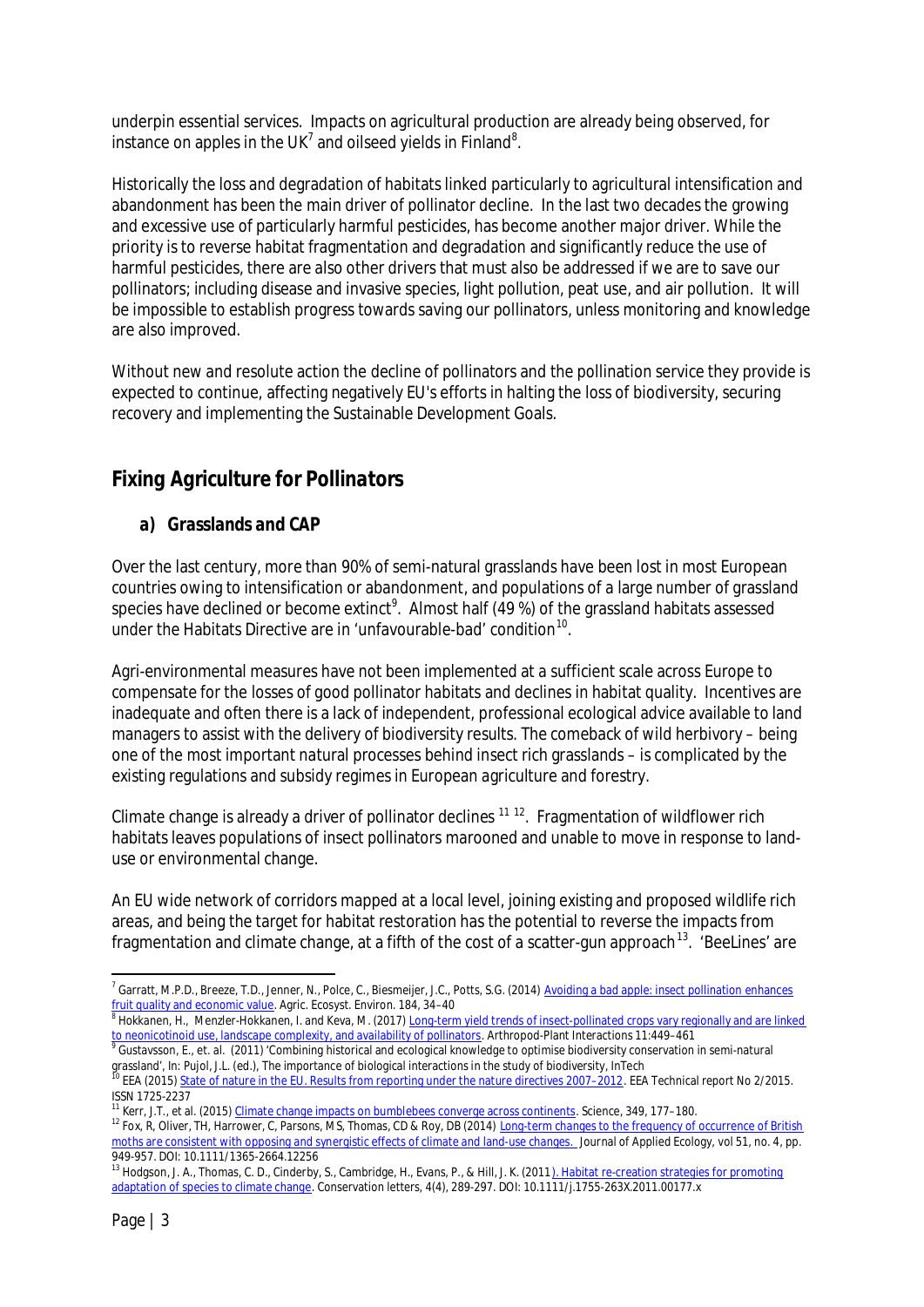key component of the Dutch Pollinator Action Plan<sup>14</sup>, and 'B-Lines' have already been mapped for much of the United Kingdom.

A network of managed and restored wildflower habitat would address the finding of the 'Evaluation Study to support the Fitness Check of the Birds and Habitats Directives' (March 2016) "there is little evidence that Member States are taking additional measures to implement Articles 3 and 10 of the Habitats Directive, even though they appear to be necessary."<sup>15</sup>

Conversion of uncultivated or semi-natural grasslands, that are often the most flower-rich, into arable or intensive grassland requires an Environmental Impact Assessment, unfortunately this is not always applied, and loopholes often allow the destruction of small meadows or meadows that are not absolutely pristinely natural<sup>16</sup>.

#### **Recommendations**

- 1. Allocate 30% of earmarked CAP Pillar 1 monies (currently linked to "Greening" obligations) to eco-schemes to finance inter alia targeted measures for pollinators, including:
	- a. Securing safeguarding and positive management of remaining HNV grassland and restoration of sufficient areas of wildflower grassland to reconnect them;
	- b. Designate more areas of permanent grassland as Environmentally Sensitive (both inside and outside the N2K network) as envisaged in current architecture of the CAP;
	- c. Create (legally and financially) enabling conditions for wild and feral herbivores to play their ecological key role in developing and structuring insect rich grasslands;
	- d. EU wide BeeLine/B-Line network mapped in association with Member States and targeted for habitat restoration activity;
	- e. Introduce independent, ecologically knowledgeable Farm Advisory Services and make them widely accessible;
	- f. Monitoring of the quality of results and availability of advice to land managers undertaken by MSs and reported to EC.
- 2. Implement the Environment Impact Assessment Directive more effectively in relation to protecting unimproved grassland, including lowering area thresholds to encompass small meadows and improve impact assessment on pollinators through ecosystem services.

#### *b) Pesticides*

The widespread use of neonicotinoid insecticides has harmed populations of wild bees<sup>17</sup> and probably other pollinators. As well as impacts from insecticides, herbicides reduce the availability of pollen and nectar across agricultural landscapes, fungicides have recently been implicated in bumblebee declines<sup>18</sup> and synergistic effects that magnify insecticide toxicity are also well documented<sup>19</sup>.

 $^5$  Milieu, IEEP and ICF (2016) <u>Evaluation Study to support the Fitness Check of the Birds and Habitats Directives</u>. EC, Brussels.

<sup>&</sup>lt;sup>14</sup> Netherlands Government (2018) NL Pollinator Strategy "Bed & Breakfast for Bees" Ministry of Agriculture, Nature and Food Quality, The Hague

<sup>16</sup> Goldthorpe, C. (2016) Semi-natural grassland decline: the failings of environmental impact assessment in England. Environmental Law & Management, 26.

<sup>&</sup>lt;sup>17</sup> Woodcock, B. A. et al. (2016) Impacts of neonicotinoid use on long-term population changes in wild bees in England. Nat. Commun. 7:12459 doi: 10.1038/ncomms12459

<sup>&</sup>lt;sup>18</sup> McArt SH, Urbanowicz C, McCoshum S, Irwin RE, Adler LS. (2017) Landscape predictors of pathogen prevalence and range contractions in US bumblebees. Proc. R. Soc. B 284: 20172181. http://dx.doi.org/10.1098/rspb.2017.2181

<sup>&</sup>lt;sup>19</sup> Schmuck R, Stadler T, Schmidt HW. Field relevance of a synergistic effect observed in the laboratory between an EBI fungicide and a chloronicotinyl insecticide in the honeybee (Apis mellifera L, Hymenoptera) Pest Manag Sci. 2003;59:279–286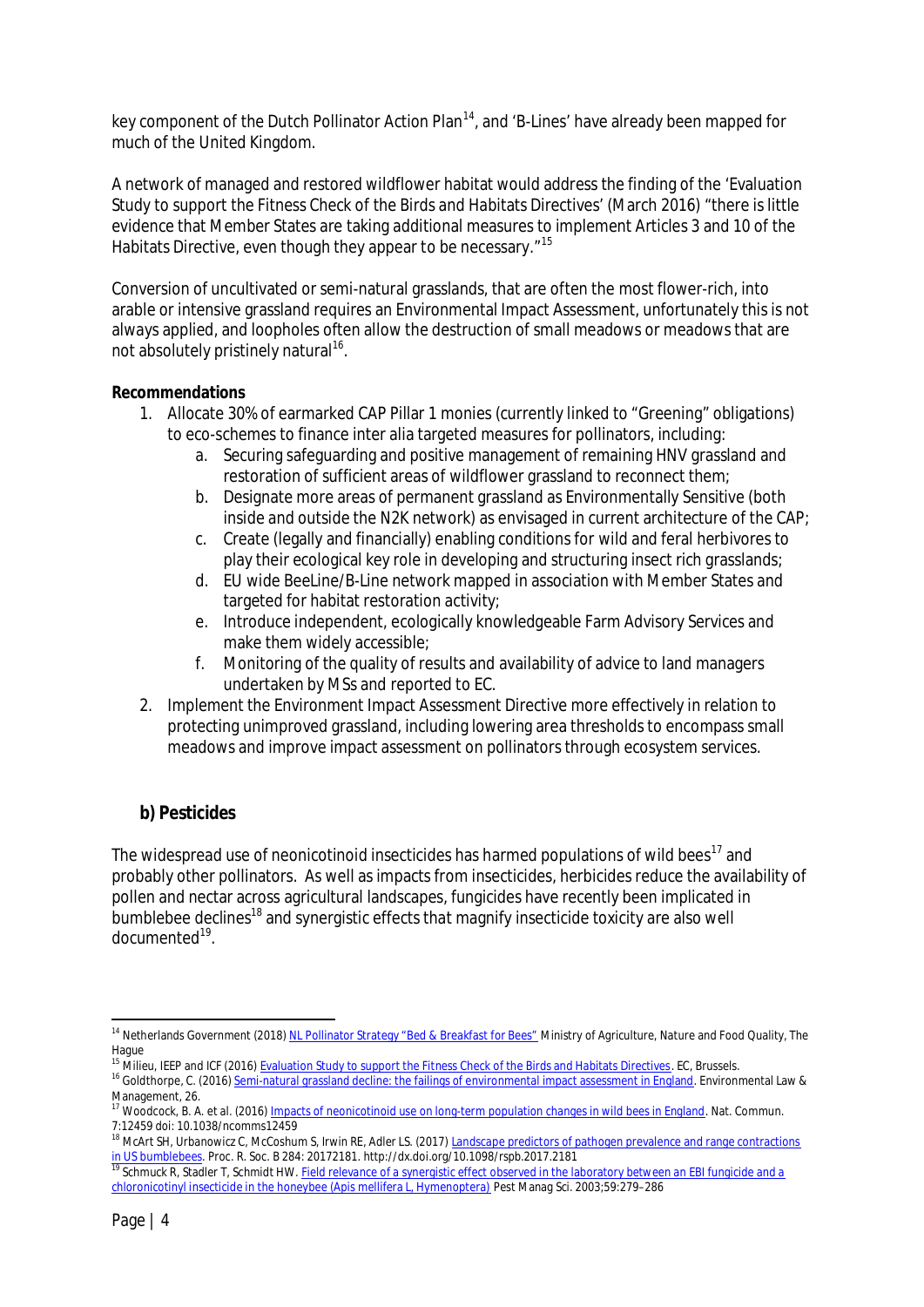The current pesticide approval procedure is inadequate with numerous flaws, starting with weak and secretive science, including that the EFSA bee risk assessment guidance<sup>20</sup> is not being routinely applied and culminating in a political process that is slow to respond to scientific evidence. Even in the case where restrictions are finally adopted at EU level, Member States grant unjustified "emergency" derogations, which means that in practice bees are still exposed to harmful pesticides.<sup>2</sup>

The patent system currently encourages the development of broad spectrum pesticides which maximise sales over a short period of time. Short-termism acts against good environmental and resistance stewardship and encourages secrecy of environmental and efficacy data.

The sale of pesticides to farmers is often commission based, such systems introduce a strong bias against the interests of the customer, and in this case against the environment and the public as well. Commission based selling is not allowed where a close relationship exists between the advisor and individual (e.g. medicines and financial products).

The sale of banned pesticides by Western companies to countries with less rigorous, or in 35% of countries no, pesticide regulation has been described by the UN Human Rights Council as a clear human rights abuse. It is also a clear abuse of the planet's pollinator services. The UN OHCHR has proposed a global convention to bring pesticides under control<sup>22</sup>.

In addition to a more robust regulatory system there is an urgent need to address the overuse of pesticides<sup>23</sup>. The Sustainable Use Directive (SUD) sets out an ambition to reduce pesticide use and increase take up of Integrated Pest Management but many MSs are failing to do this. Transparency on the actual use of pesticides in the EU is needed. The Pesticides Regulation imposes precise record-keeping obligations on professional users on the pesticides they use, including the name of the products, the time and the dose of application as well as the area and the crop where the pesticides are used.<sup>24</sup> These records need to published so that citizens, including beekeepers, can track where, when and in which quantities which pesticides are used. Moreover, the Commission must make it clear to MS that measures to promote IPM need to be line with Article 14 of the SUD which states that "Member States shall take all necessary measures to promote low pesticide-input pest management, giving wherever possible priority to non-chemical methods, so that professional users of pesticides switch to practices and products with the lowest risk to human health and the environment among those available for the same pest problem."

**Recommendations**

- 1. EFSA Guidance on bee risk assessment adopted immediately and applied routinely at EU level.
- 2. EU pesticide approval 'test method' for pollinators reviewed, including toxicity and risk assessment for a wider range of pollinator species.
- 3. Integrated Pest Management must be implemented effectively with Integrated Pest Management principles being made mandatory.
- 4. The Sustainable Use Directive further developed, and implemented effectively making sure that all Member States set quantitative pesticide reduction targets, time tables and measures

<sup>&</sup>lt;sup>20</sup> European Food Safety Authority (2013) EFSA Guidance Document on the risk assessment of plant protection products on bees (Apis mellifera, Bombus spp. and solitary bees). EFSA Journal 2013;11(7):3295, 268 pp., doi:10.2903/j.efsa.2013.3295

Pesticides Action Network Europe, ClientEarth, European Bee Keeping Coordination, Romapis, Bee emergency call, February 2017. Pesticial Action Network Large, Shoricaren, Largean Box Norming Communication of the Special Rapporteur on the right to food. UN, New York.

<sup>&</sup>lt;sup>23</sup> Milner, A.M. and Boyd, I.L. (2017) Toward pesticidovigilance. Science 22 Sep 2017: Vol. 357, Issue 6357, pp. 1232-1234

<sup>&</sup>lt;sup>24</sup> Regulation (EC) No 1107/2009, Article 67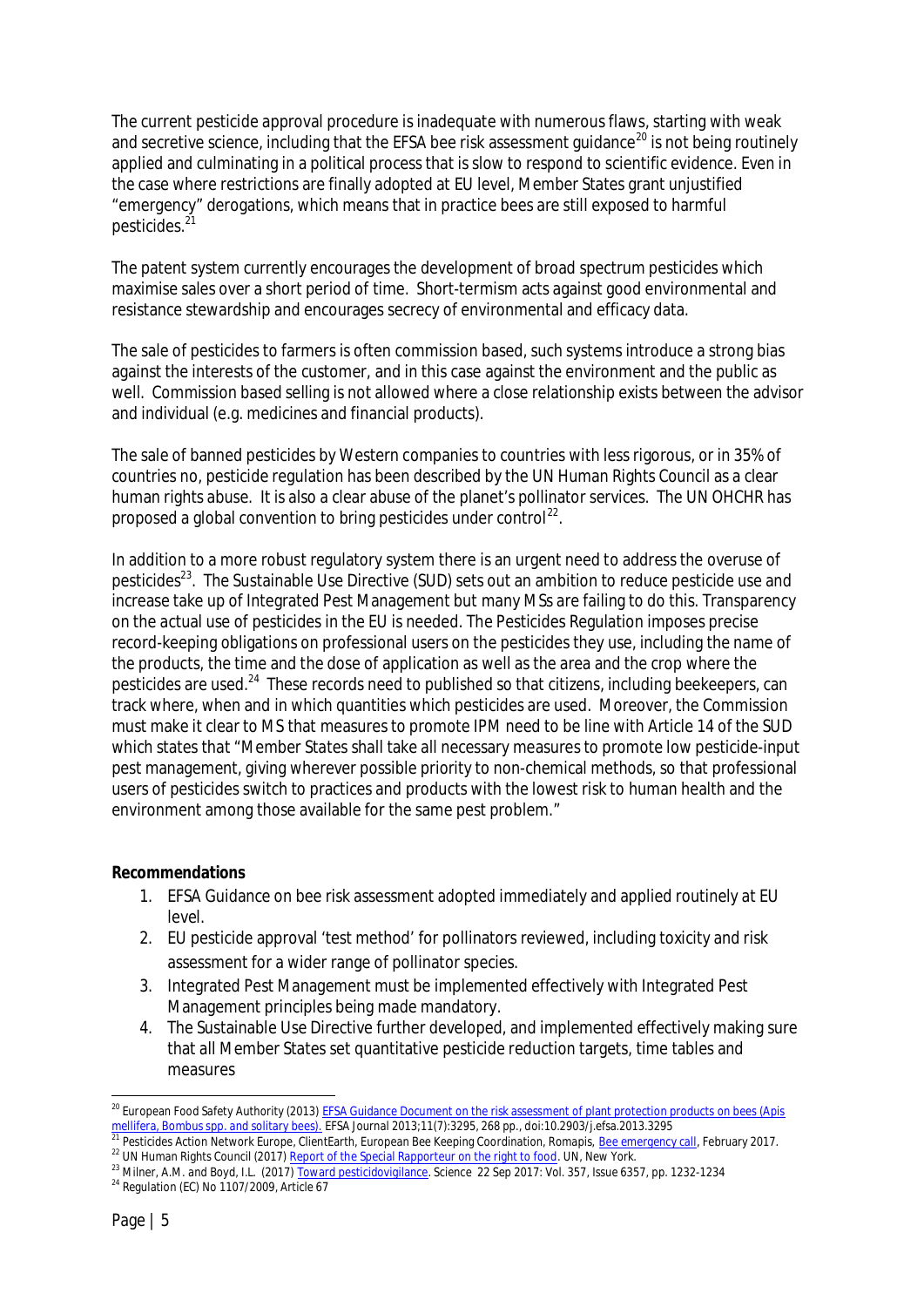- 5. Current partial ban on three neonicotinoids extended to all crops and greenhouse use.
- 6. Link between farm advice and income from pesticide sales broken.
- 7. Transparency on the actual use of pesticides in the EU ensured.
- 8. The EU provides leadership in the development of a Global Convention on Pesticides.

## *Protecting rare and threatened pollinator species*

At least 40% of threatened species of bees are found on at least one Natura 2000 site<sup>25</sup>. Many species have been lost from the wider landscapes and so protected areas provide an essential tool in conservation even if these sites were never designated based on the presence of particular pollinator species. The full implementation of the Birds and Habitats Directives and measures to support the management and funding for the Natura network will benefit pollinators.

Despite there being hundreds of EU pollinator species threatened with extinction, there are only 56 pollinator species protected by the Habitats Directive; most are butterflies with some moths and beetles, but not a single bee, wasp or fly. It is therefore important that the Pollinators Initiative also includes additional measures, needed to conserve rare and threatened pollinator species, particularly those on the EU red list.

**Recommendations**

- 1. Focussed effort on ensuring that pollinator species and habitats listed in the Habitats Directive are in FCS, supported by sufficient funding.
- 2. Efforts to conserve rare and threatened pollinator species, particularly those on the EU red lists, a clear priority for Governments at all levels.
- 3. EU species action plans drawn up for a range of threatened and endangered pollinator species.
- 4. New funding made available to conserve rare and threatened pollinator species.

## *Wild pollinators protected from invasive species and diseases*

Imported bees – honeybees and bumblebees - can spread disease to indigenous bees, causing in some cases catastrophic crashes of their populations - this has happened to wild American bumblebees<sup>26 27</sup>. Using locally bred, indigenous bees would avoid this problem, as a first step much higher standards of biosecurity on bee imports would reduce the risk $^{28}$ .

Pot plants present several risks to pollinators, firstly they can contain peat which is sourced from flower rich wildlife habitats, secondly they usually contain insecticides harmful to bees<sup>29</sup> and thirdly they can be imported with little biosecurity, introducing disease and species such as the Asian hornet that feeds on bees.

<sup>&</sup>lt;sup>25</sup> Nieto A., et al. (2014) European Red List of bees. Publication Office of the European Union, Luxembourg.

<sup>26</sup> McArt SH, Urbanowicz C,. McCoshum S, Irwin RE, Adler LS. (2017) Landscape predictors of pathogen prevalence and range contractions in US bumblebees. Proc. R. Soc. B 284: 20172181. http://dx.doi.org/10.1098/rspb.2017.2181

<sup>&</sup>lt;sup>2</sup> Graystock, P., Yates, K., Evison, S. E. F., Darvill, B., Goulson, D. and Hughes, W. O. H. (2013) The Trojan hives: pollinator pathogens, imported and distributed in bumblebee colonies. J Appl Ecol, 50: 1207–1215. doi:10.1111/1365-2664.12134

<sup>&</sup>lt;sup>28</sup> Goulson, D., Hughes, W.O.H. (2015) <u>Mitigating the anthropogenic spread of bee parasites to protect wild pollinators</u>. Biol. Conserv. 191, 10–19.

<sup>&</sup>lt;sup>29</sup> Lentola, A, David, A, Abdul-Sada, A, Tapparo, A, Goulson, D and Hill, E M (2017) <u>Ornamental plants on sale to the public are a significant</u> source of pesticide residues with implications for the health of pollinating insects. Environmental Pollution, 228. pp. 297-304.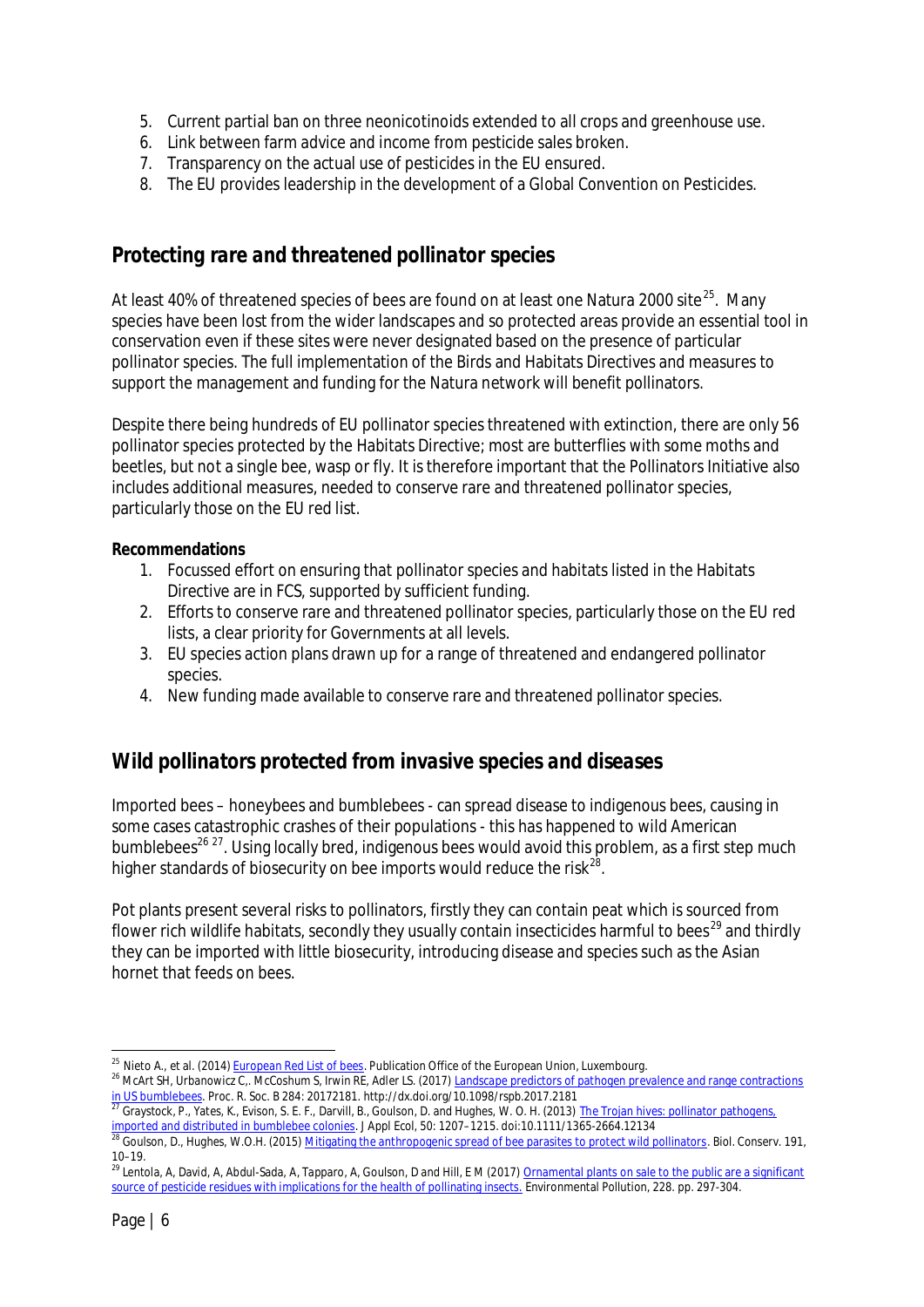**Recommendations**

- 1. The cross border transportation or long distance transport of bumblebees and other pollinators for crop pollination strictly regulated, or stopped in favour of the use of locally produced, naturally occurring pollinators.
- 2. Effective biosecurity measured introduced for potted plants and soil before it is moved significant distances.
- 3. Ecolabel for pot-plants introduced addressing growing medium, pesticide status and origin.

### *Improved pollinator monitoring and science*

Knowledge about pollinator taxonomy, identification, knowledge, status and ecology is the bedrock of their conservation and consideration in policy development, but there are many gaps.

The FAO has provided guidance on the development and implementation of national pollinator monitoring schemes<sup>30</sup>. They should have good geographical coverage, utilise standardised and quantifiable collection techniques and have a broad taxonomic coverage of pollinators, including flies, wasps and beetles as well and moths and bees. Volunteer schemes, particularly transects, add valuable data for some easily identified pollinators.

Emerging issues such as the impacts of electromagnetic radiation on pollinators $31$  and road mortality<sup>32</sup> are currently not being addressed via funded research.

A healthy red-listing process will ensure that statuses are established for pollinators and are kept up to date.

**Recommendations**

- 1. National and Regional Governments supported in establishing standardised pollinator monitoring programmes – following FAO guidance.
- 2. Centralised EU pollinator data platform.
- 3. Requirement that pollinator distribution and abundance data gathered using public money or gathered in compliance with the Environmental Impact Assessment directive is submitted to public database.
- 4. EC support for the coordination of pollinator monitoring data from systematic and volunteer based schemes.
- 5. Horizon 2020 funding call targeted at understanding pollinator ecology, declines and solutions.
- 6. Support and funding for insect taxonomy boosted EC grants available to establish taxonomy posts with a focus on taxonomic groups and biogeographic regions where the biggest current gaps exist – e.g. Mediterranean flies.
- 7. EC grants available to create online pollinator identification tools keys and image identification.
- 8. EU pollinator DNA barcoding project to produce database of DNA profiles of all pollinators.
- 9. EU Red-listing exercises completed for as yet unassessed groups of pollinators.

<sup>&</sup>lt;sup>30</sup> Berkelev, CA. LeBuhn, G., S. Droege, E. Connor, B. Gemmill-Herren, and N. Azzu. 2016. Protocol to Detect and Monitor Pollinator Communities: Guidance for Practitioners. UN: Food and Agriculture Organization. Rome, Italy.

Lázaro, A.. Chroni, A. Tscheulin, T. Devalez, J. Petanidou, T. Matsoukas, C. (2016) Electromagnetic radiation of mobile telecommunication antennas affects the abundance and composition of wild pollinators. Journal of Insect Conservation 20:315–24.

<sup>&</sup>lt;sup>32</sup> Baxter-Gilbert, J.H., Riley, J.L., Neufeld, C.J.H. et al. (2015) Road mortality potentially responsible for billions of pollinating insect deaths annually. J Insect Conserv 19: 1029.